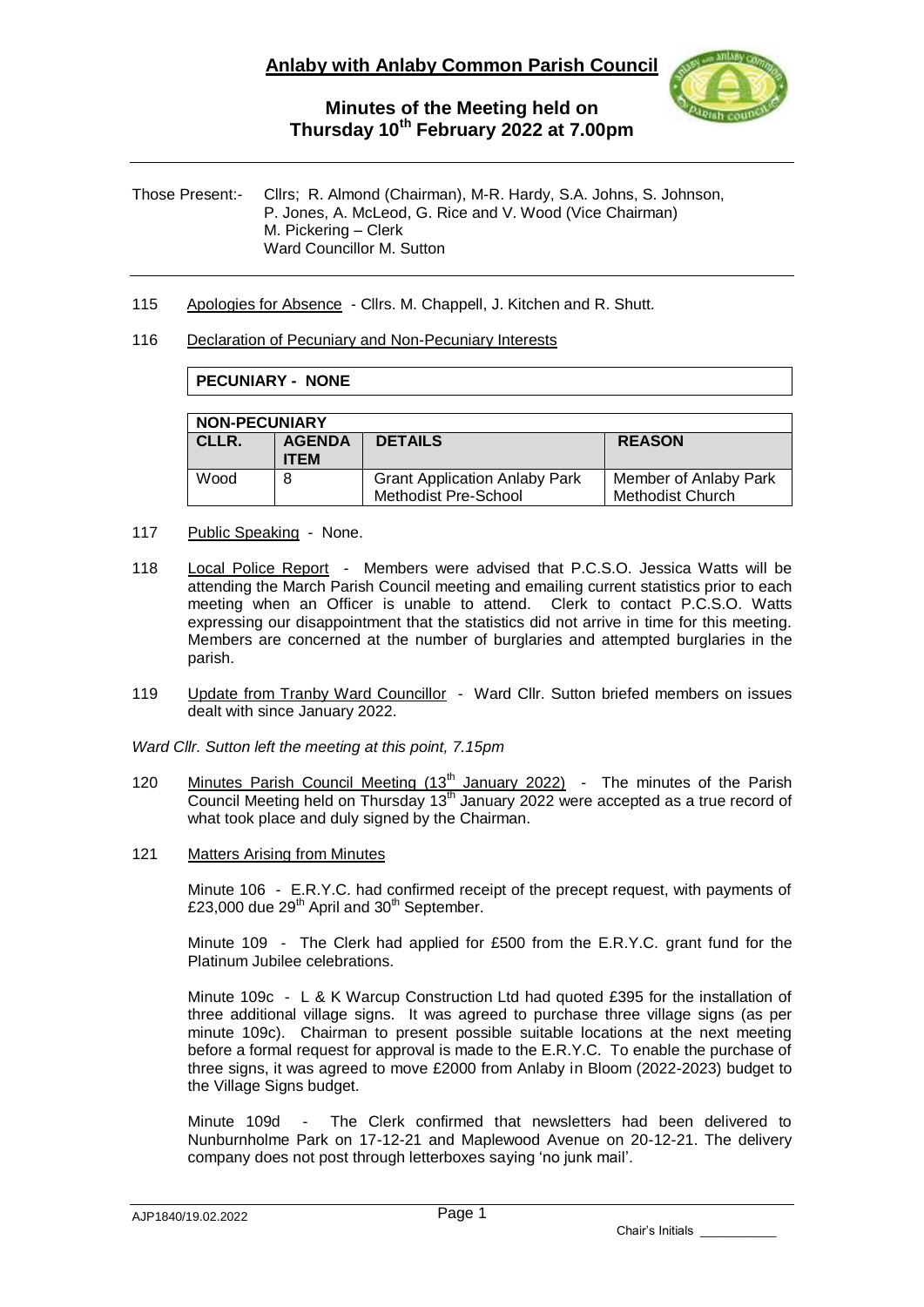

Minute 110 - A plan was presented showing the location of the new lay-by on Springfield Way, an extension of the existing parking lay-by which will be a designated loading bay.

Minute 111 - Cllr. Johnson had made contact with Aspect Neighbourhood Watch for an update on the situation with the Aspect Estate ongoing legal dispute. Cllr. Johnson to provide the Chairman with a list of problems experienced on the estate, to enable a letter to be sent to the developer and E.R.Y.C., inviting representatives to a future Parish Council meeting to discuss the problems.

122 Finance

Finance Report - Members received and approved the latest finance report and bank reconciliation to 31 January 2022.

Bank Statement - Statement dated 21 January 2022 received.

Grant Application – Anlaby Park Methodist Pre-School - In the absence of the two Councillors investigating the provision of defibrillators, it was agreed to defer this item to the next meeting. *(Cllr. Wood left the room during this discussion).*

123 Parish Council Cheques & Standing Orders - The following cheques were approved:-

| <b>CHEQUE</b><br>NO.                    | <b>DETAILS</b>                                                                      | <b>AMOUNT</b> | <b>VAT</b><br><b>AMOUNT</b> |  |  |  |
|-----------------------------------------|-------------------------------------------------------------------------------------|---------------|-----------------------------|--|--|--|
| 10TH FEBRUARY 2022                      |                                                                                     |               |                             |  |  |  |
| 011941                                  | <b>Staffing Costs</b>                                                               | £957.01       | Nil                         |  |  |  |
| 011942                                  | Lighting & Signs Limited (Removal of Festive<br>Lighting and Annual Storage Charge) | £2083.66      | £347.28                     |  |  |  |
| 011943                                  | Dog Fouling Yellow Spray Paint                                                      | £5.54         | £0.92                       |  |  |  |
| 011944                                  | Microsoft 365 Personal                                                              | £5.99         | £1.00                       |  |  |  |
| 011945                                  | Dog Fouling Stencils (3)                                                            | £29.97        | £5.01                       |  |  |  |
| 011946                                  | E.R.Y.C. (ID Badges for new Councillors)                                            | £20.64        | £3.44                       |  |  |  |
| 011947                                  | Men in Sheds Haltemprice (Office/Hall Rental<br>Feb - Apr 2022)                     | £475.00       | Nil                         |  |  |  |
| PAYMENTS BY STANDING ORDER/DIRECT DEBIT |                                                                                     |               |                             |  |  |  |
| 14.02.22                                | East Riding Pension Fund - Contribution<br>Employer/Employee                        | £261.34       | Nil                         |  |  |  |

#### 124 Recommendations by the Parish Council to the East Riding of Yorkshire Council on Planning Applications 10<sup>th</sup> February 2022

- $\triangleright$  FULL PLANNING PERMISSION Erection of single storey extension to side with wrap-around canopy to front following demolition of existing side extension - 28 Tison Garth, Anlaby - **No observations.**
- > FULL PLANNING PERMISSION Erection of single storey extension to side and alterations to roof from hipped to gable, increase roof height with installation of roof light to front, dormer windows to rear to create first floor accommodation and erection of a single storey extension to rear - 48 Lowfield Road, Anlaby - **No observations.**
- $\triangleright$  STRATEGIC RESERVED MATTERS Erection of 51 dwellings following outline approval 19/02734/STOUT (appearance, landscaping, layout and scale to be considered) - Land East Of 32 Onslow Street, Anlaby - **No observations.**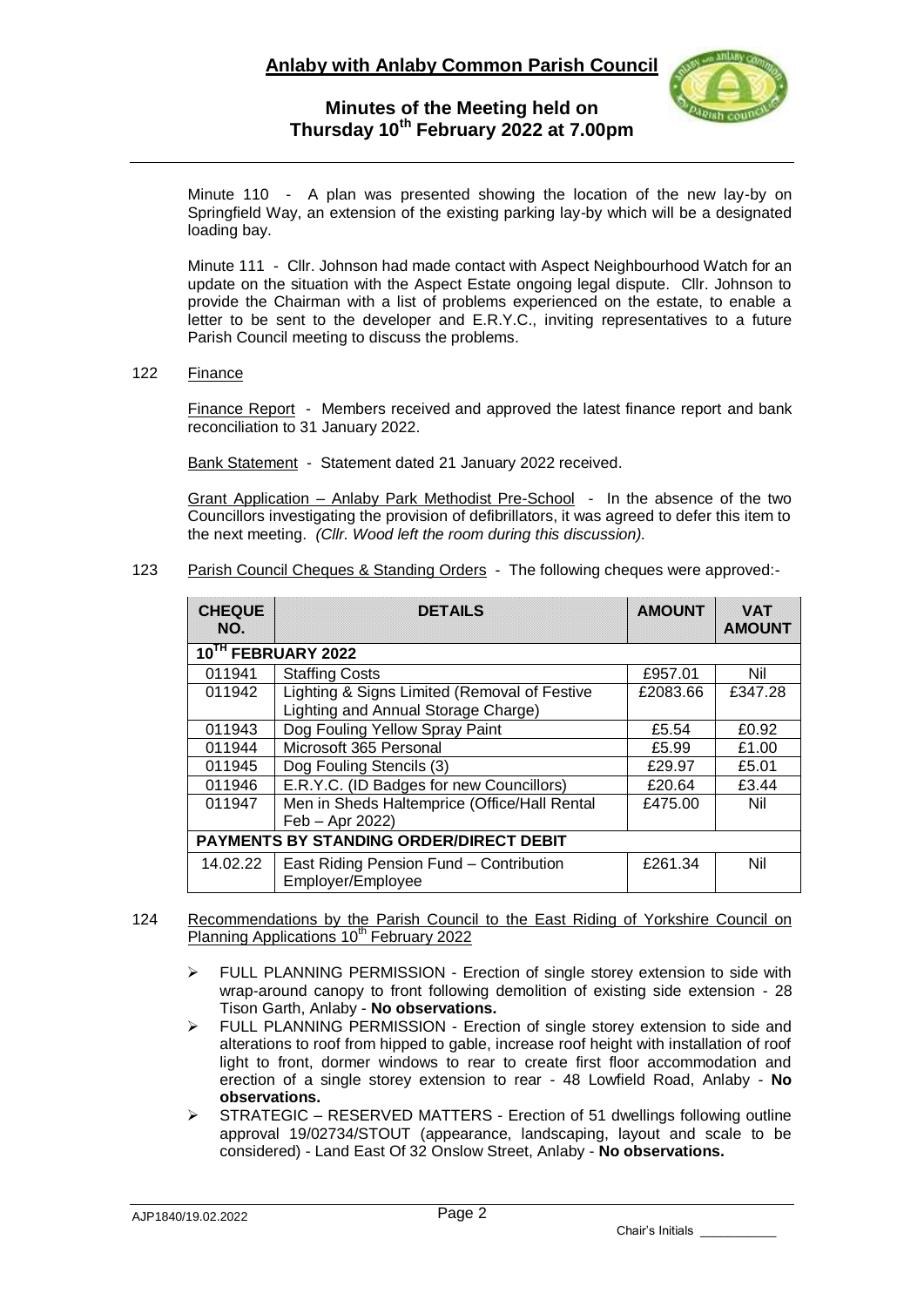

 FULL PLANNING PERMISSION - Erection of a two storey extension to side - 40 Kendal Way, Anlaby Common - **No observations.**

### 125 Update from Working Groups

a) Community Events

Update Men in Sheds Haltemprice - Cllr. Rice briefed members on recent activity at the Men in Sheds facility. The facility is now open Mondays, Wednesdays and Fridays. An Open Day/Spring Fayre is planned for Saturday  $12^{th}$  March, 10am – 2pm.

Queen's Platinum Jubilee 2022 - Approval was given to the Clerk to place an order for quantity 1100 H M Queen Elizabeth II Die Stamped Platinum Jubilee Commemorative Coins in display cases. Cllr. Johns asked members to consider purchasing lengths of Jubilee bunting, one for each shop in Anlaby and Anlaby Common, to encourage a good community experience to mark the Platinum Jubilee in June. It was agreed to order quantity 100 packs of bunting with a total cost not to exceed £400. Cllr. Johns to provide the Chairman with a draft letter for approval which would accompany the bunting when delivering to the shops, it was suggested a prize or certificate be issued to the best dressed shop. Cllr. Wood was given approval to purchase six Remembrance Day flags from The Hull People's Memorial Museum at a cost of £5.99 each.

Email from Willerby, Kirk Ella and Anlaby Branch of the Royal British Legion – The Chairman of the branch asked what plans the Parish Council has for the Platinum Jubilee weekend and if there was any opportunity of the Royal British Legion participating. Clerk to respond with the Parish Council's planned activities and also put them in touch with Men in Sheds Haltemprice.

Email from Lord-Lieutenant - HM The Queen's Platinum Jubilee 2nd – 5th June 2022 – Members received a copy of the email outlining UK wide celebrations. Provision of Defibrillators - Ongoing, nothing to report at present.

Anlaby in Bloom - E.R.Y.C. Operations Manager Forestry had advised he would not be able to provide a watering service. A great deal more consideration needs to be given to the logistics of Anlaby in Bloom.

b) Environment

Anlaby Common - Dog walkers had been seen. Many of the horses had returned looking fit and healthy.

Tree Planting - E.R.Y.C. to complete the planting of 84 trees before the end of the week, to be paid for with the grant money awarded.

Anlaby Litter Pickers (ALPs) Update – The Clerk circulated a list showing the streets where the 34 volunteers are located. It was agreed to send a letter of thanks to all volunteers. Clerk to liaise with Cllr. Hardy about the possible purchase of thank you cards.

- c) Safety, Street Scene and Facilities Nothing to report.
- d) Communication Nothing to report.
- e) Administration Nothing to report.

### 126 East Riding of Yorkshire Issues

Town and Parish Council Charter - Following a long period of consultation with town and parish councils in the East Riding, on Wednesday 17<sup>th</sup> November 2021, E.R.Y.C.'s full council approved and adopted the Town and Parish Council Charter.